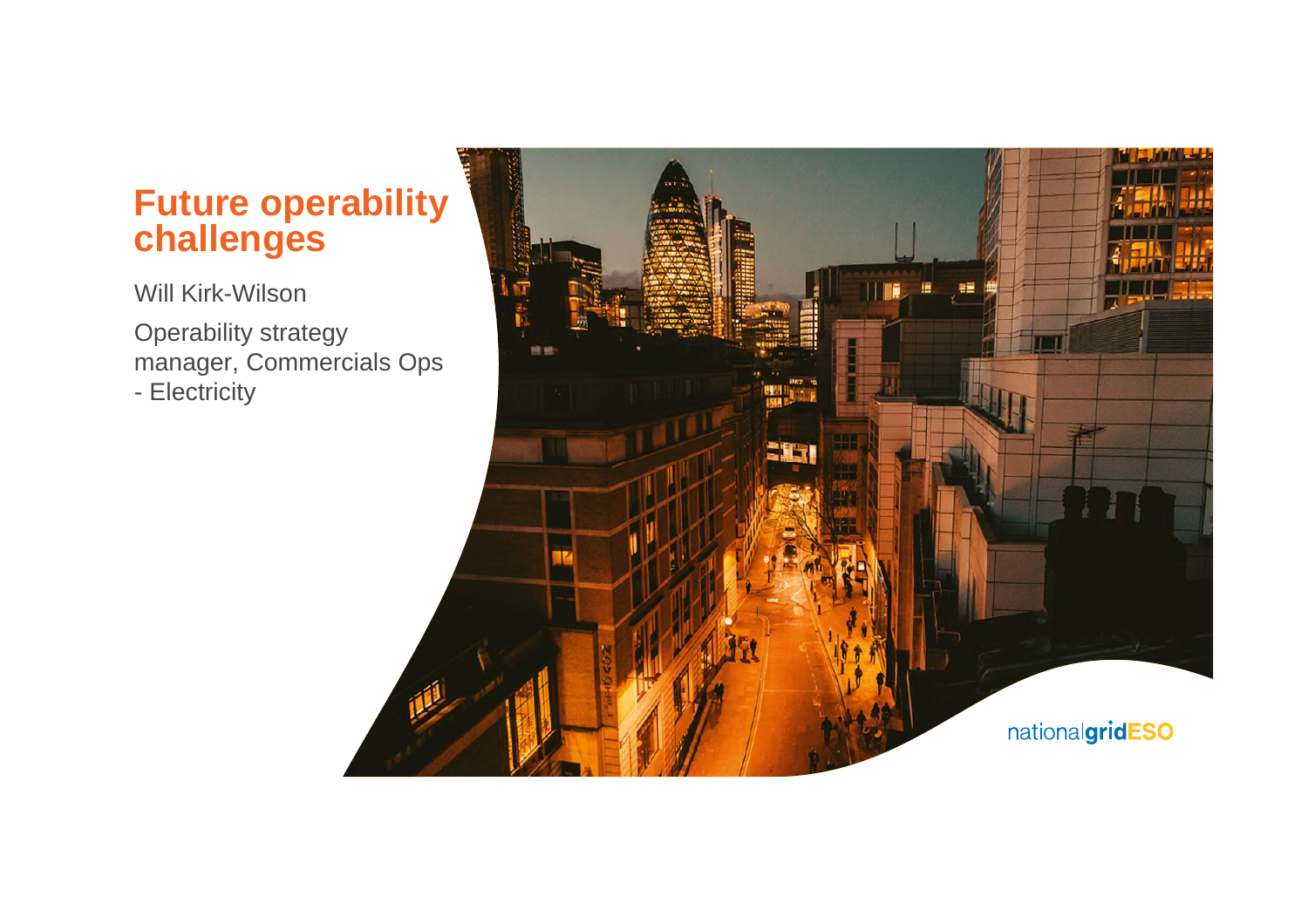## **Themes**

The system is **increasingly more complex to operate** due to the growth in:

- Interconnectors,
- Solar panels,
- Electricity storage,
- Electric vehicles,
- Smart/Micro grids

**Balancing service needs are increasing** as a result with greater extremes and more volatility in requirement.

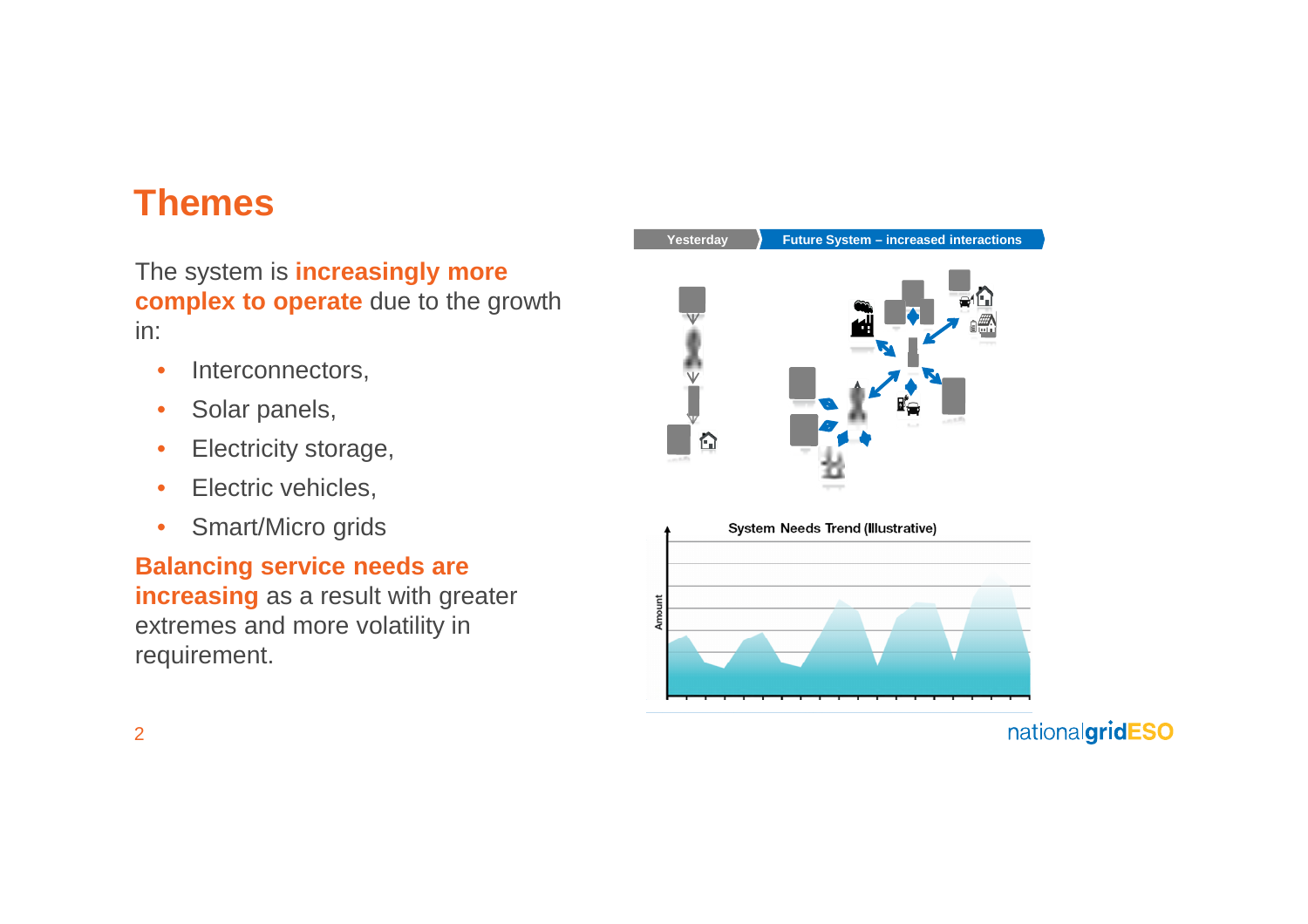# **Operability strategy report**

#### In November we released our first **Operability Strategy Report**.

It outlines the operability challenges, what we have done so far and what we need to do. Its seeks to find the most efficient route to solve these challenges for the end consumer.

#### **5 key operability challenges:**

- Frequency control
- Voltage control
- Restoration
- Stability
- Thermal

### **3 types of solution (rules, tools and assets):**

- Codes and regulation
- Commercial and operational tools
- Network
- 3

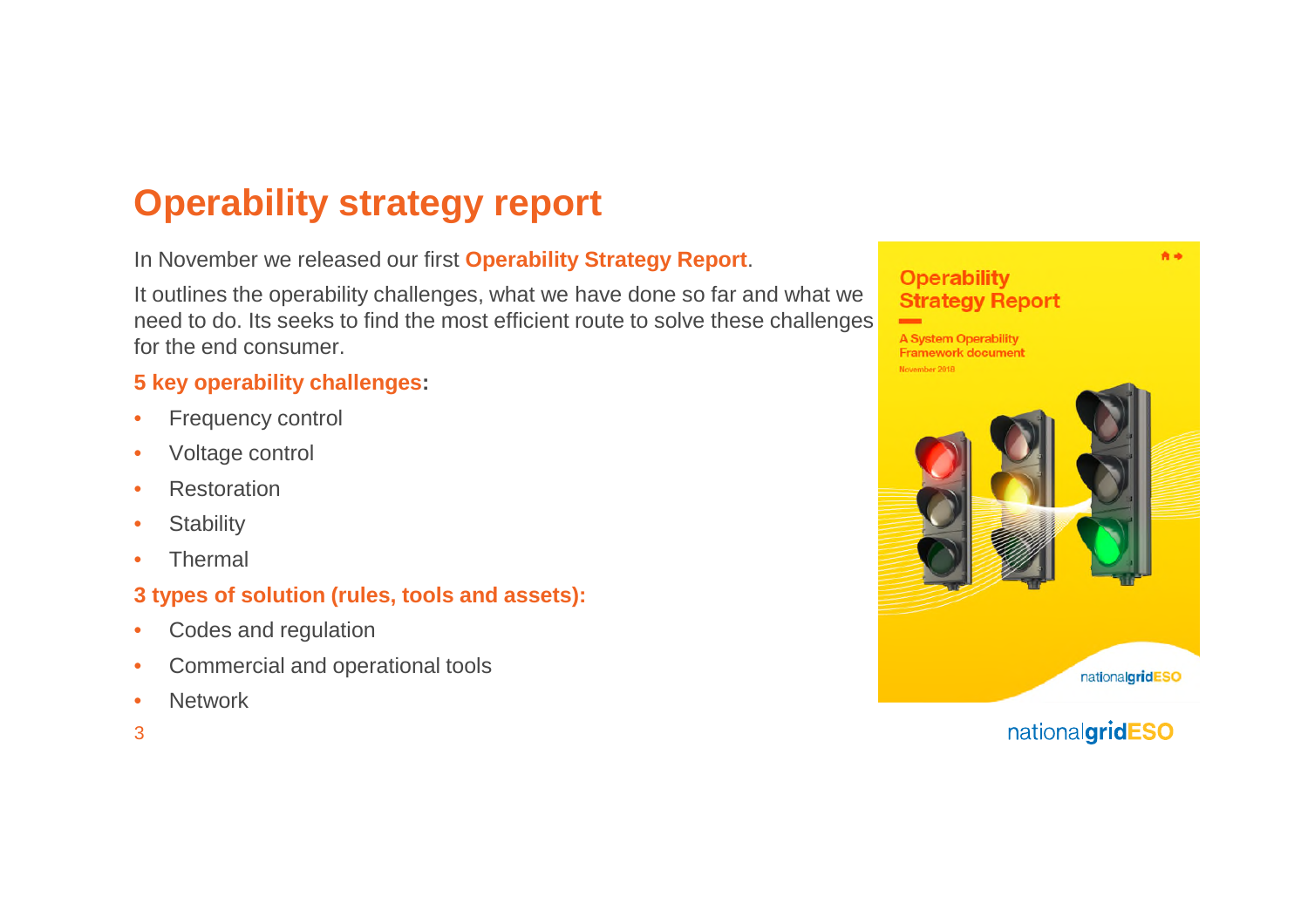# **Operability strategy report update**

Lots of working going on:

- **Frequency** –new response product update and how they will be phased into the markets.
- **Frequency/Thermal** –improving wider access to the balancing mechanism update.
- **Voltage** voltage services tendered in South Wales and Mersey to solve the upcoming operability challenge.
- **Restoration** innovation funding bid accepted by Ofgem to investigate how to deliver black start services from distributed energy resources.
- **Stability** two documents published describing the short circuit level challenges and a potential way forward.
- **Stability** proposal to Ofgem setting out a way forward to update existing loss of mains protection settings and resolve the inertia operability issues.

**I'll give an overview of the above. Dave will then deep dive into voltage**



nationalgridESO

4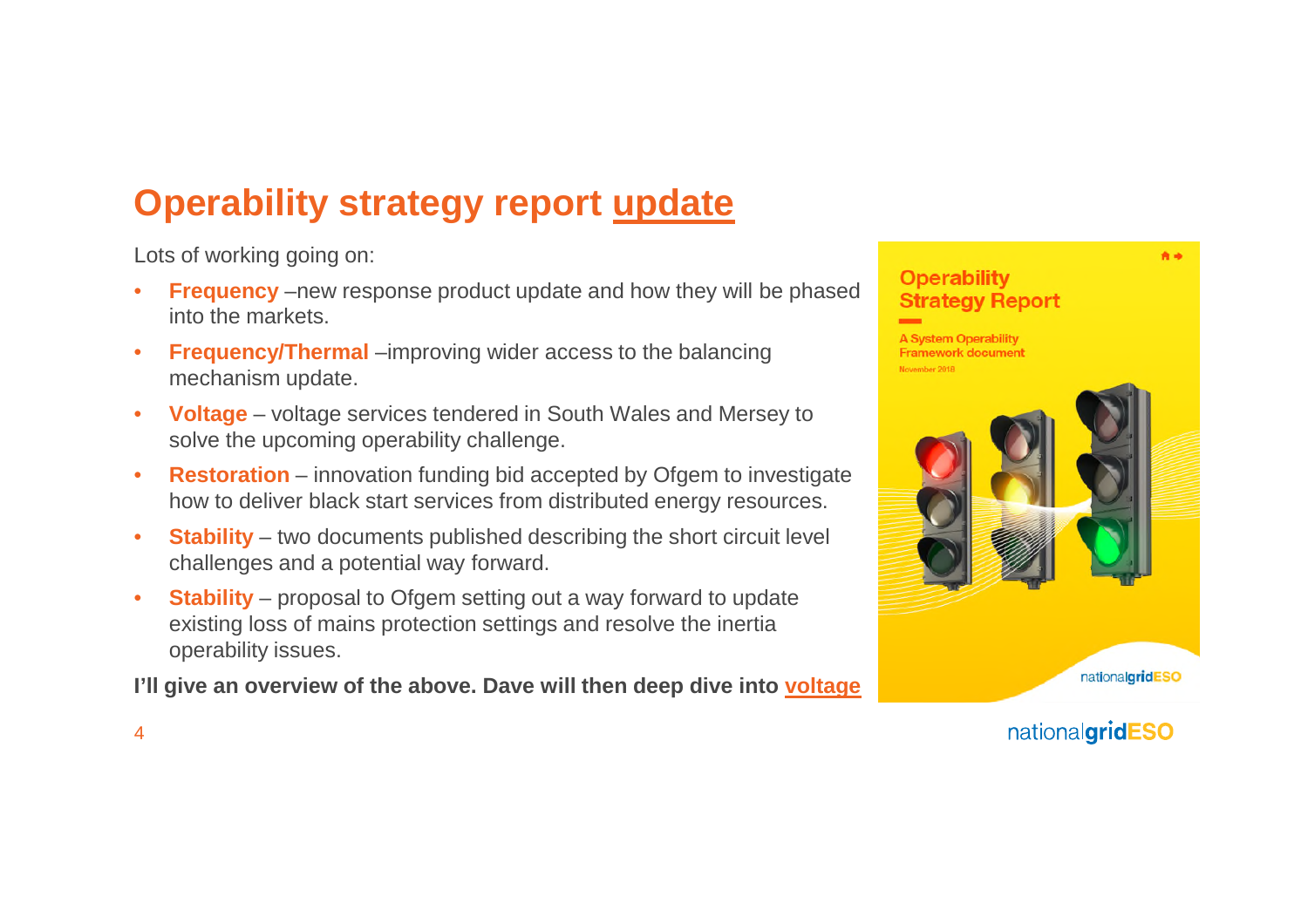# **Frequency update**

### **Auction trial**

• Four standardised versions of frequency response product to be procured via weekly auction trial in two phases.

### **New frequency response products**

- New frequency response products described in February industry update.
- Modelling & assessment continues. Not to be procured via weekly auction trial.

### **Wider access**

- Virtual Lead Parties can now register secondary BMUs
- Facilitates participation in both TERRE and the BM

#### **Auction products**

Low frequency static response - Phases 1 & 2

High frequency static response - Phase 2

Low frequency dynamic response - Phase 2

High frequency dynamic response - Phase 2

#### **Interaction with** new frequency response products

New products will not be procured through the weekly auction trial as changing two variables the products and the market - would prevent us from drawing clear conclusions on the impact.

nationalgridESO

5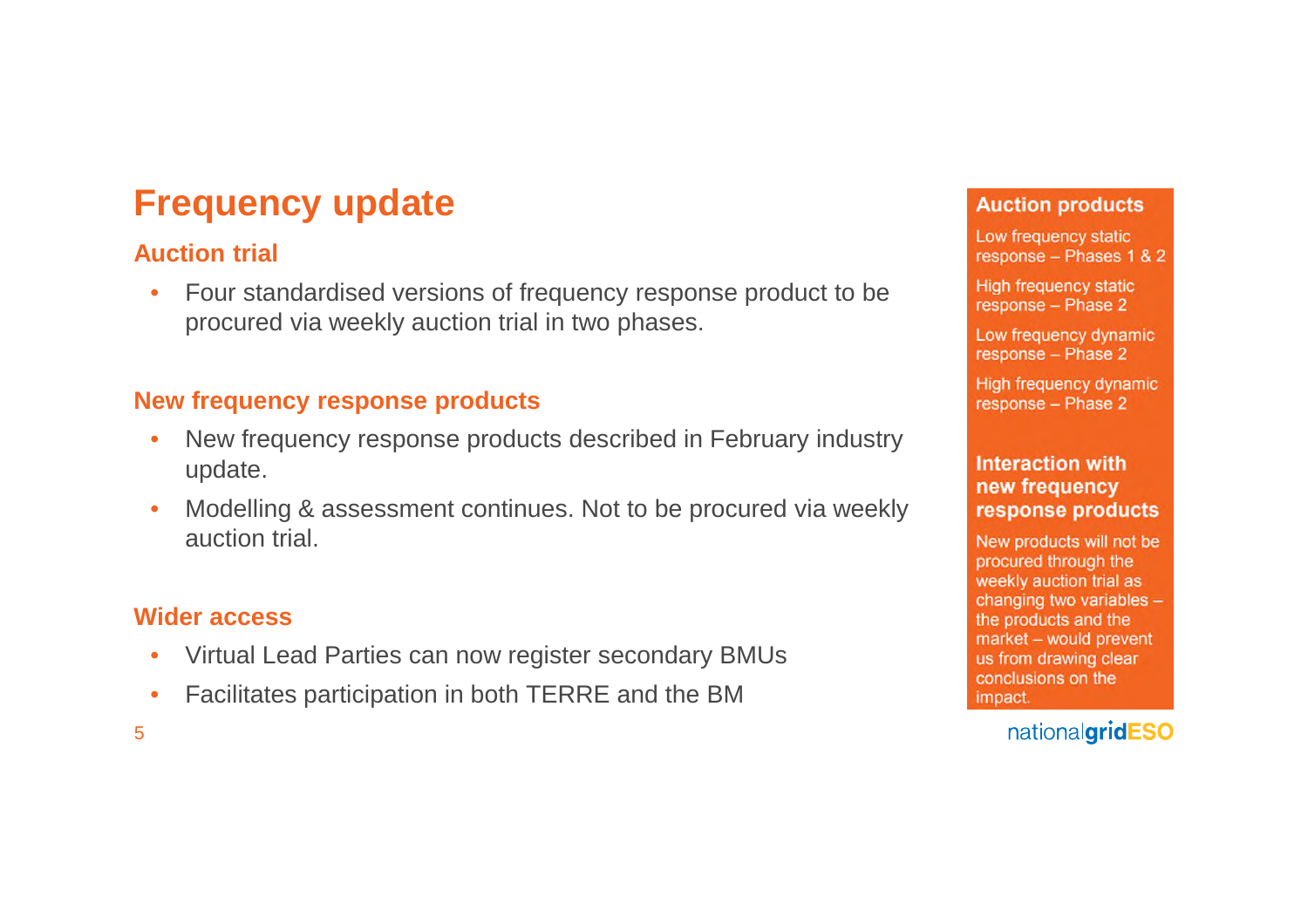## **Restoration update**

#### **Black Start Capabilities from Non-traditional Technologies**

• Project started, due to be completed in summer 2019

#### **Black Start from Distributed Energy Resources**

- Project started, to be completed 2022
- Case study selection Webinar 29<sup>th</sup> March

#### **Expressions of Interest – South West and Midlands**

• Deadline for submission 29<sup>th</sup> March

#### **European Emergency and Restoration Code**

- Mapping requirements into GB code
- Black Start standard development working through obligations on providers

#### **Black Start Strategy and Procurement Methodology**

6 • Update to be submitted to Ofgem in April

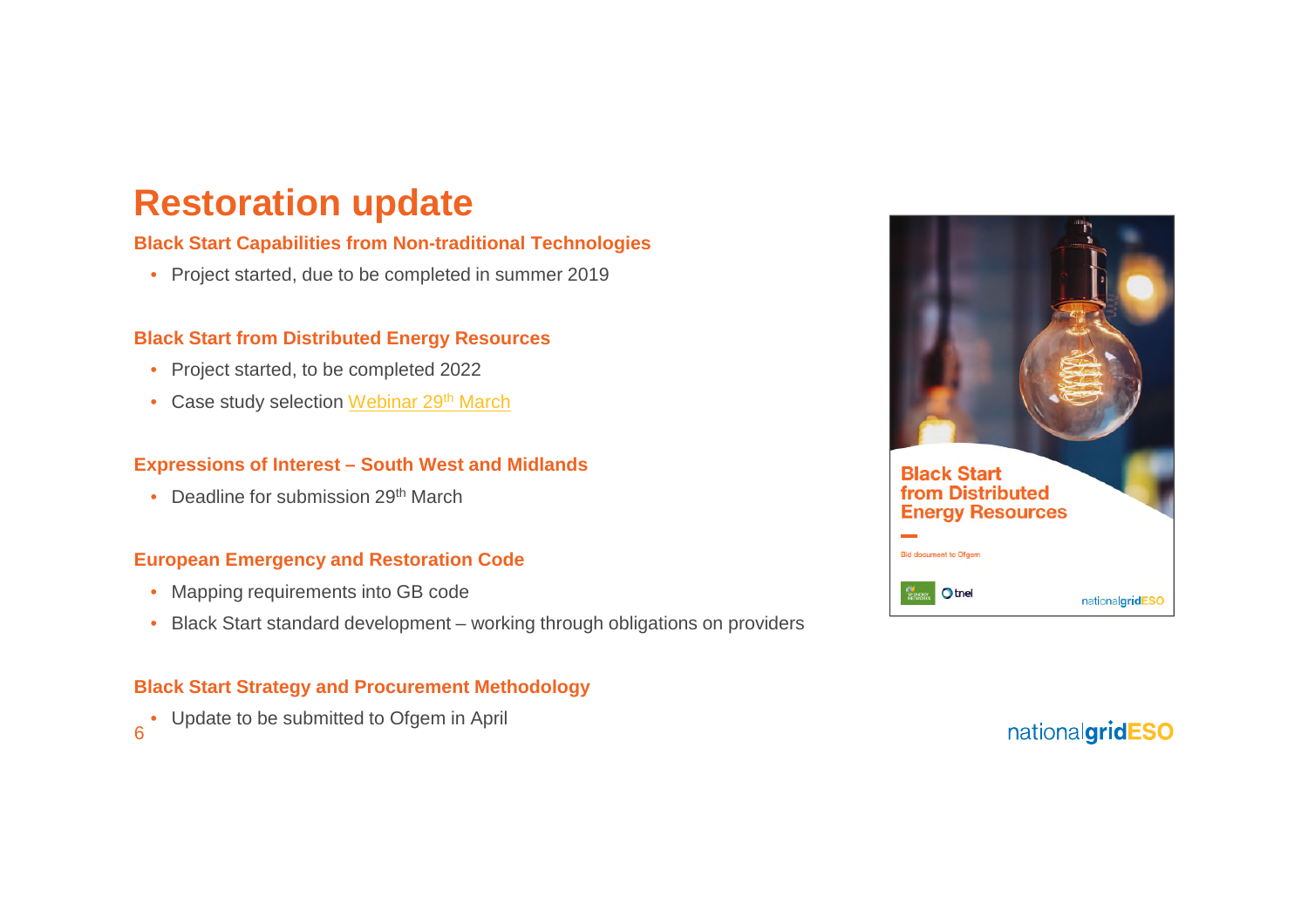## **Stability update – Short circuit levels**

### **NG has just published two documents which explain the impact of changing short circuit levels and what we are doing about it:**

- Impact of declining short circuit levels
- Whole System short circuit levels



### **The diagram below forecasts the impact and where/when it will be an issue**

https://www.nationalgrideso.com/insights/system-operability-framework-sof

nationalgridESO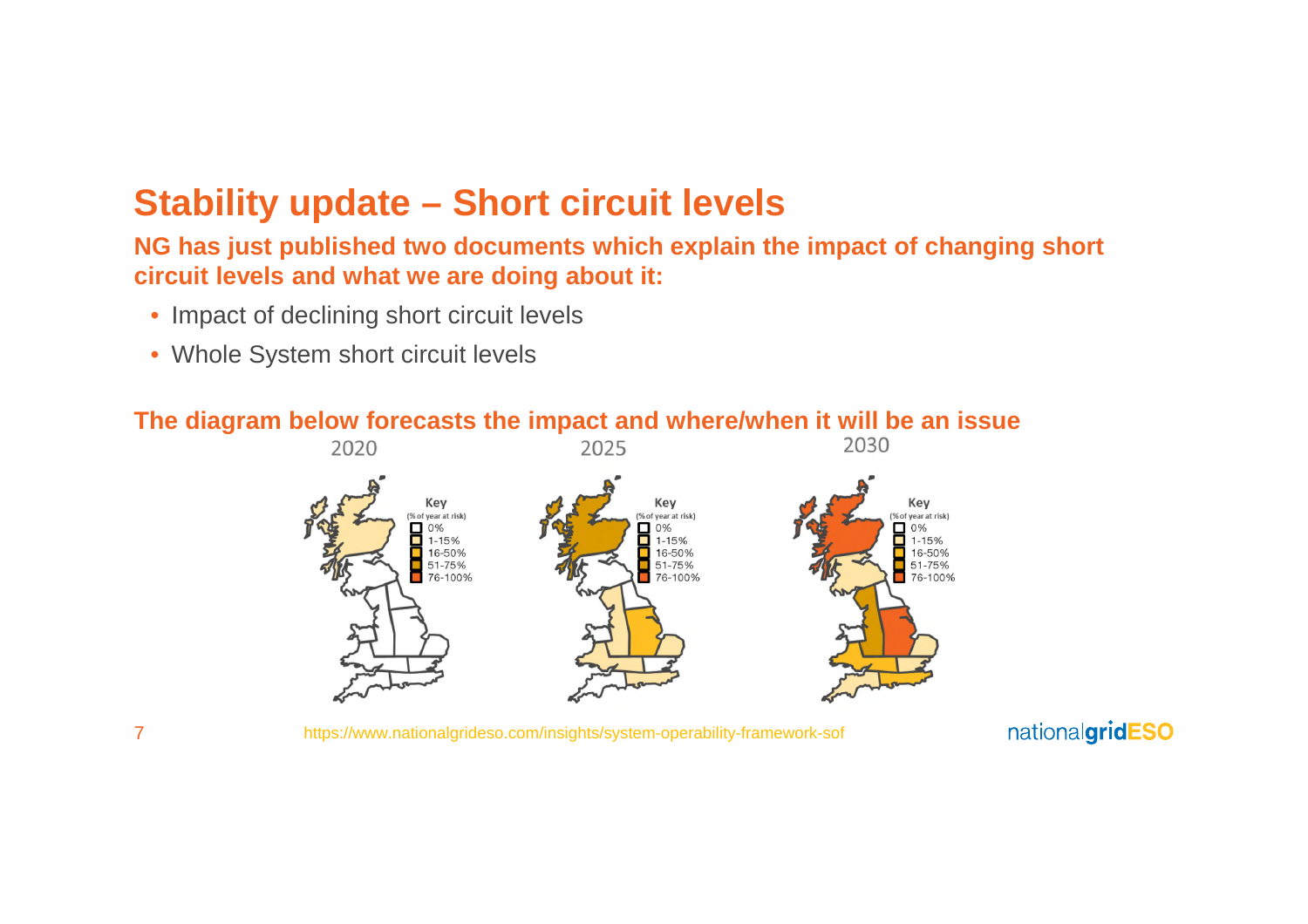# **Stability update - Loss of mains protection recap**

### **2017/18 operational spend:** £59.2m

### **2017/18 operational spend:** ~£130m

- Loss of mains (LoM) protection ensures that distributed generation (~50,000 sites) disconnects during a black out.
- However risk of 'false positives' as they are too sensitive for current system conditions.
- Operational costs to resolve are rising.
- Cheaper for end consumers to change the relay settings than manage through operational actions.
- The issue is permanently solved by desensitising the LoM relays.
- >5MW generators have already had their settings changed.
- New generators <5MW will have the right settings.

### **Existing generators <5MW need to have their settings changed. => DCode change**

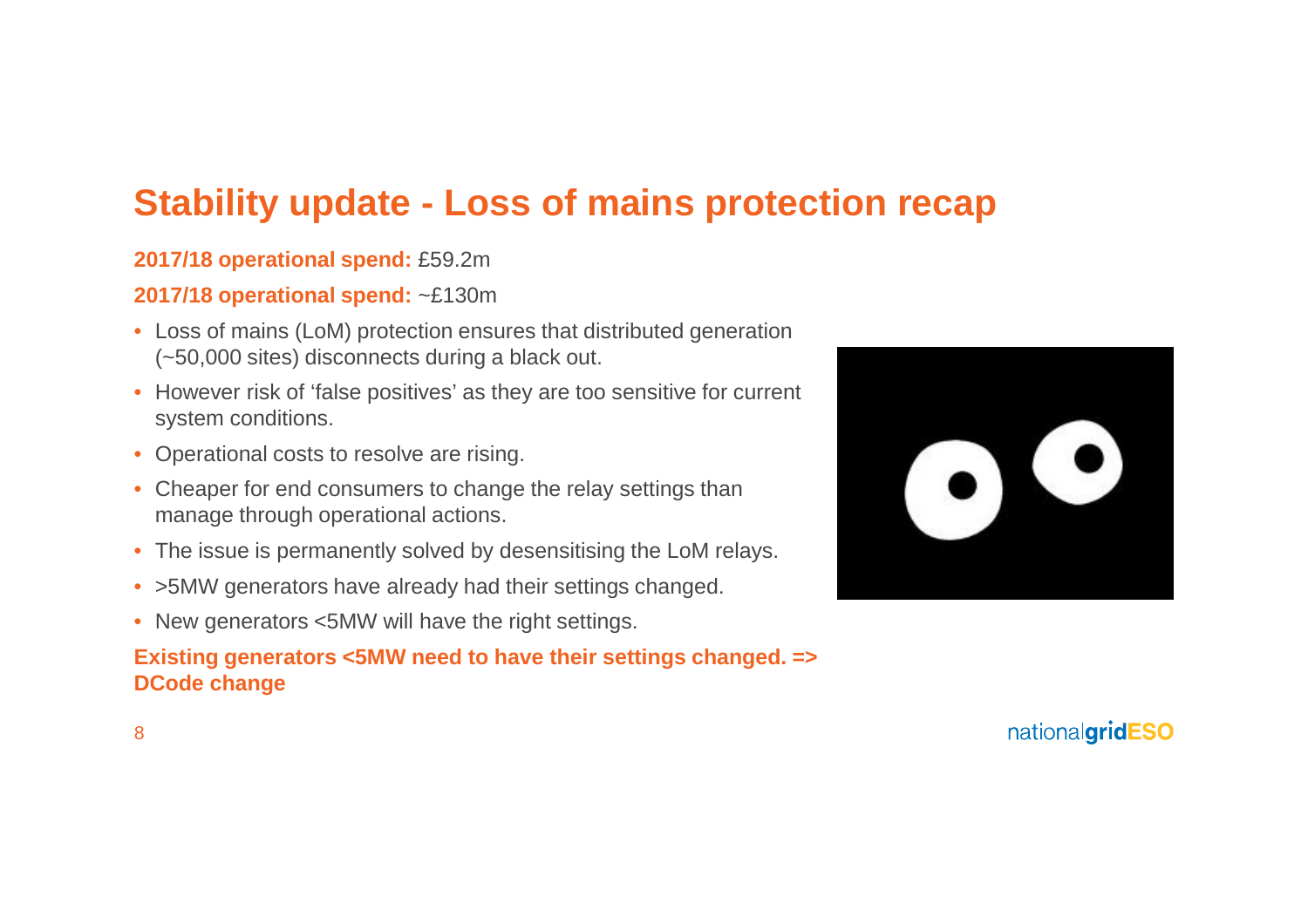## **Stability update - Loss of mains protection next steps**

- **DC0079 Working Group Report and Implementation Plan** with Ofgem for decision
- **Proposed approach** ESO and DNOs working together to deliver implementation plan
- **Procurement Methodology** Feedback will be requested on the proposed procurement methodology for payment for accelerated settings changes
- **Application process** Generators will need to apply via a portal to be verified and assessed and receive payment for settings changes



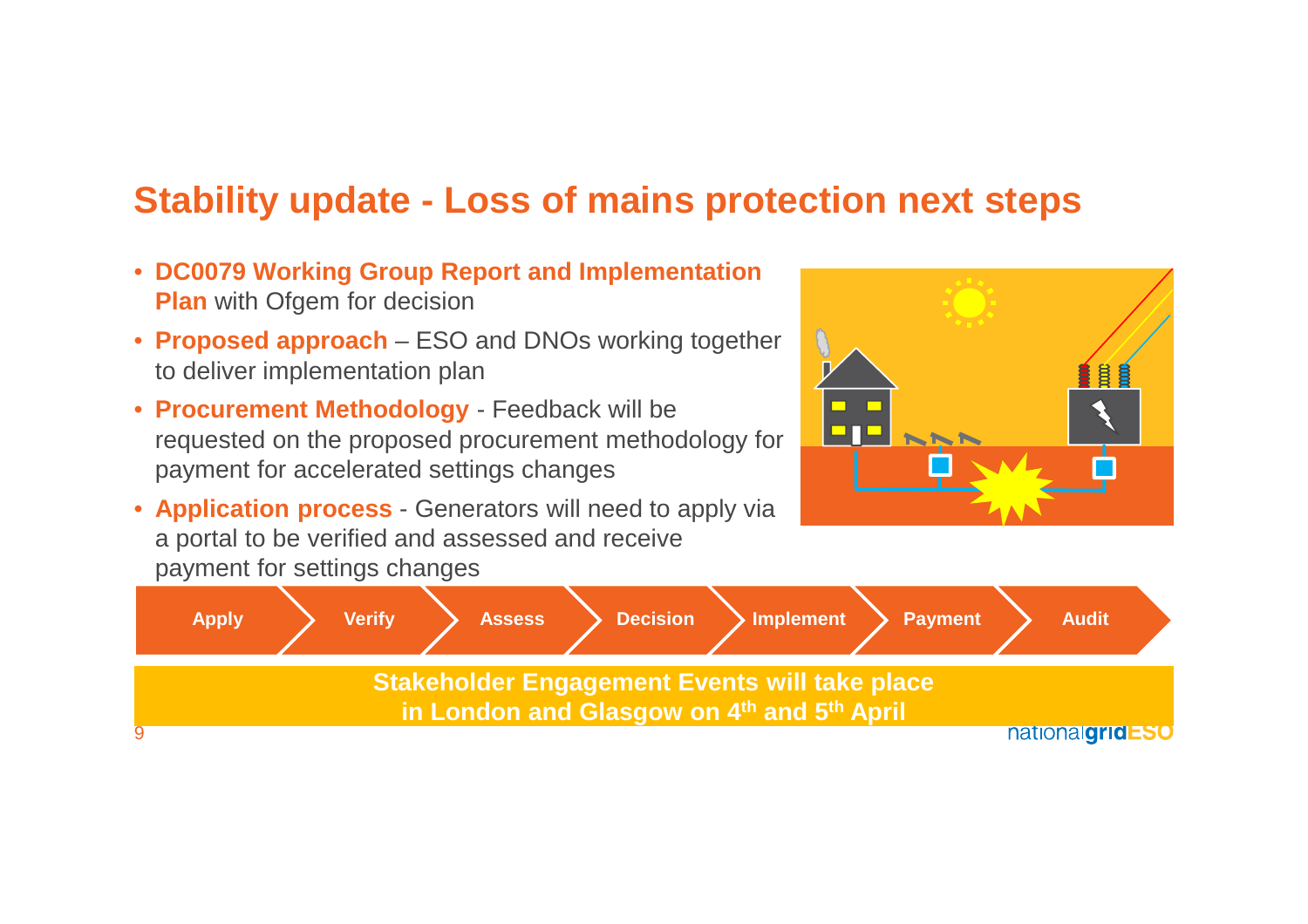## **Reactive Power Update**

David Preston

Business Lead, Strategic Projects, Commercials Ops - **Electricity** 

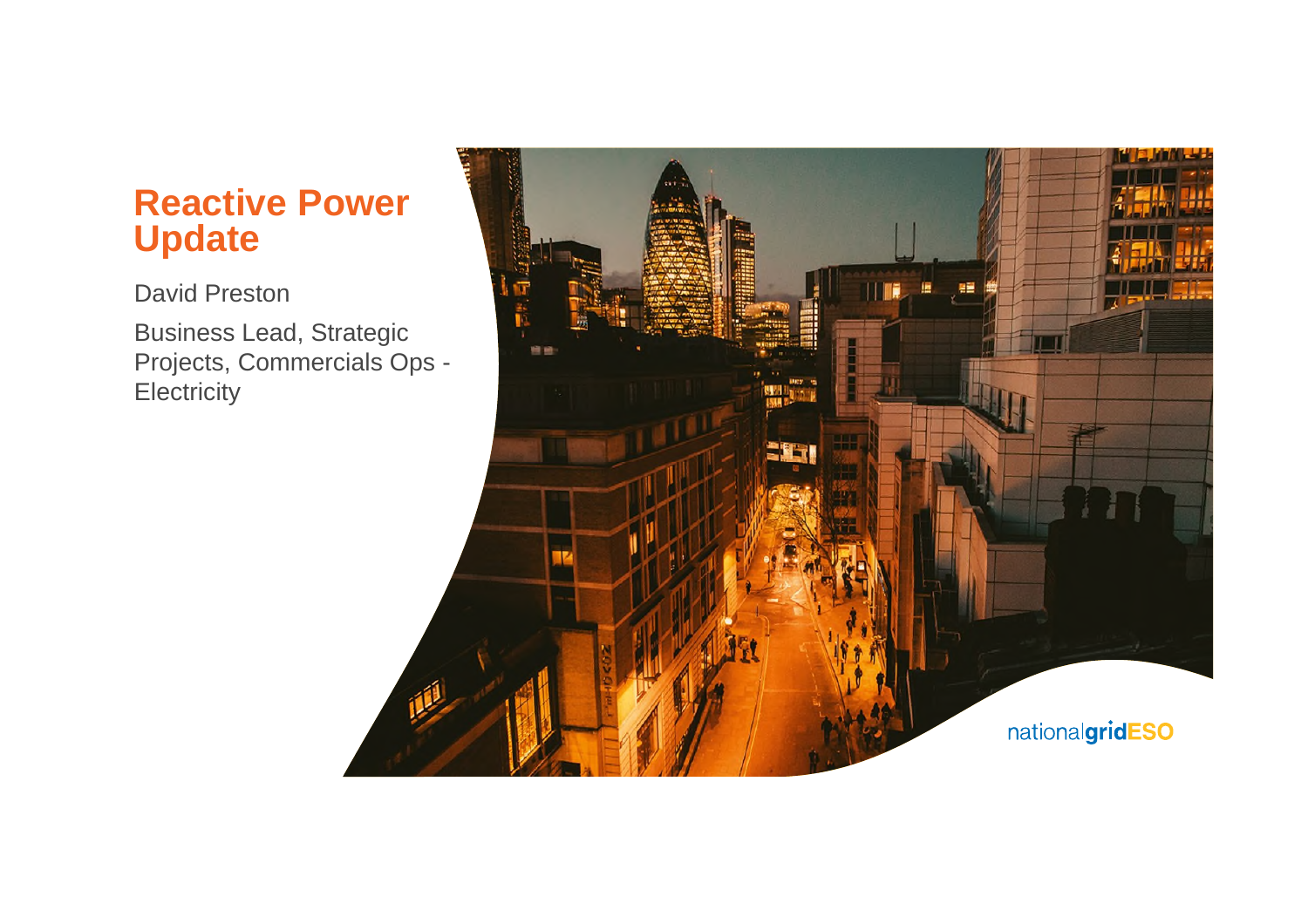## **Context – Operability Strategy Report**





• ESO Forward Plan and Reactive Roadmap are consistent with above but also commit to greater levels of transparency and ERPS / ORPS reviews

nationalgridESO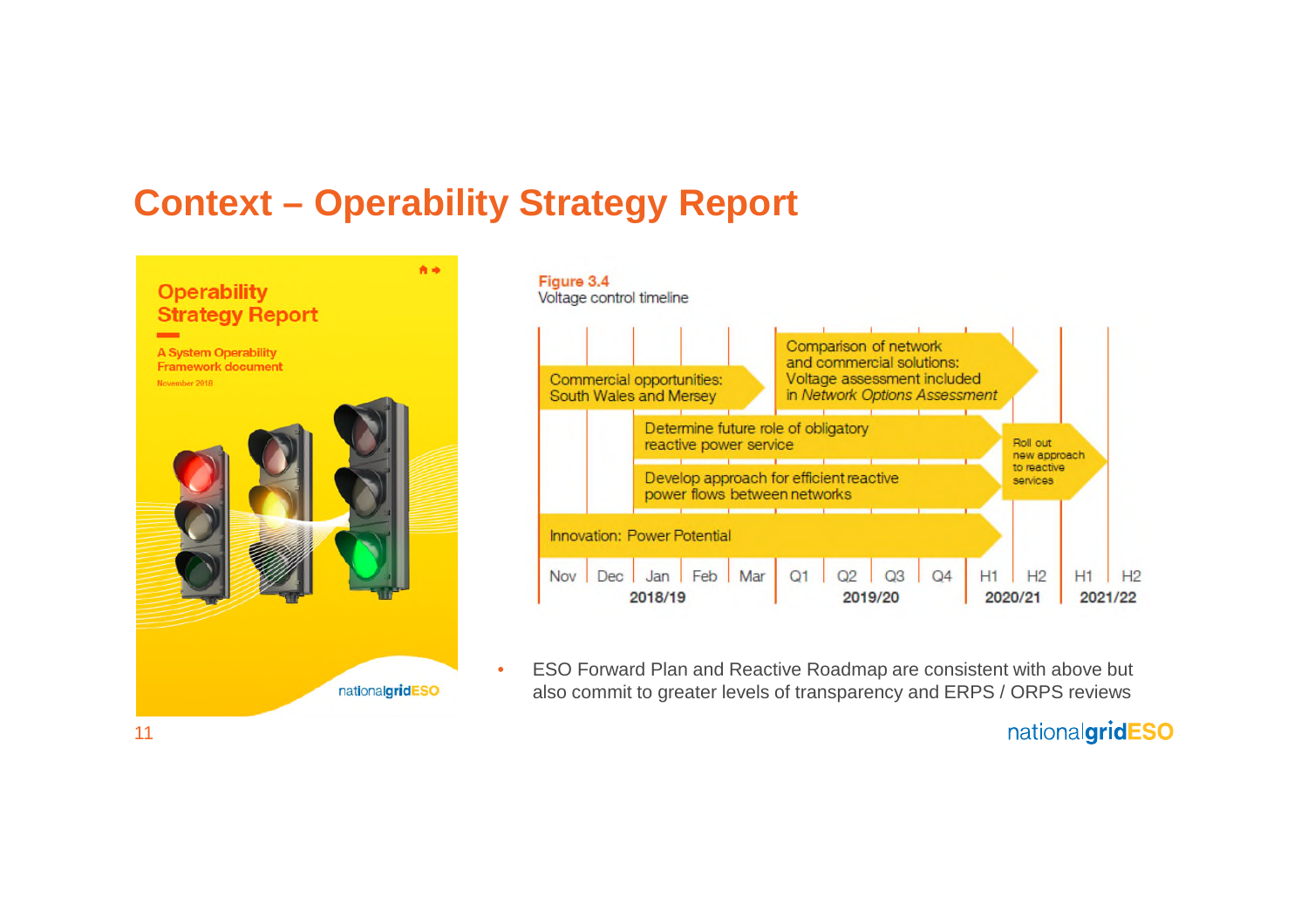# **Reactive Power / Voltage – an interesting space**

Reactive Power is a product that has been largely untouched for ~20 years and is subject to very different challenges and realities compared to active power.

| <b>Very Locational</b>                                                                                                                                  | Low and falling levels<br>of liquidity                                                     | <b>Driven by mandated</b><br>capability within codes    |
|---------------------------------------------------------------------------------------------------------------------------------------------------------|--------------------------------------------------------------------------------------------|---------------------------------------------------------|
| <b>Default Payment</b><br><b>Mechanism (DPM) for</b><br>utilisation<br>No matter location, fuel type / technology,<br>time of day / week / month / year | <b>Requirements subject to</b><br>short notice change<br>Based on the state of the network | <b>Dispatched differently to</b><br><b>Active Power</b> |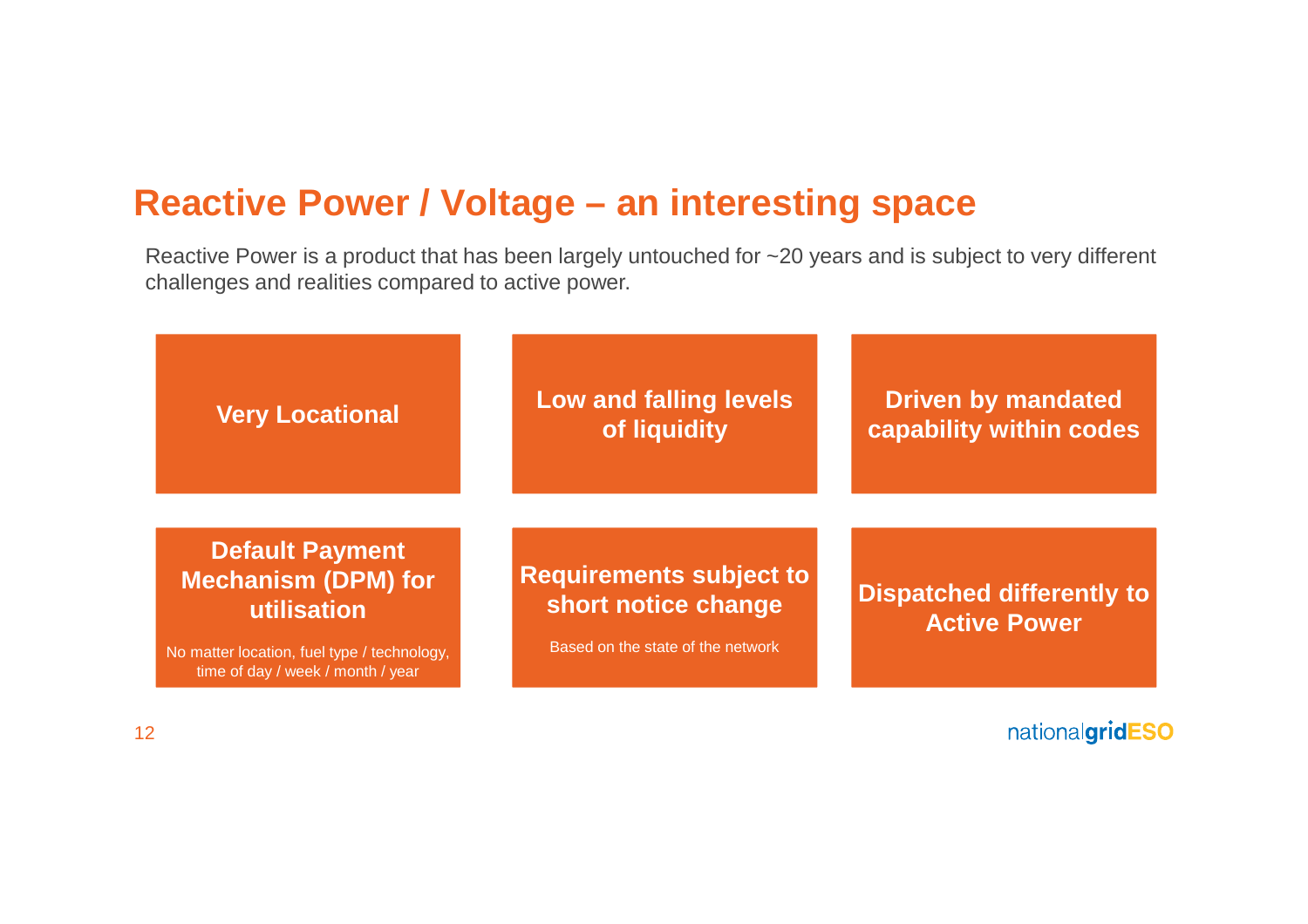# **Reactive Power / Voltage – an "active" space**

During this time the system needs and service utilisation have changed meaning that there is a clear need to deliver change to Reactive / Voltage with a number of strategic projects being undertaken in this space.

|    | <b>Power Potential (NIC)</b> | Understanding how resources on the distribution system could provide<br>Dynamic Voltage support to the transmission system                                  |  |
|----|------------------------------|-------------------------------------------------------------------------------------------------------------------------------------------------------------|--|
|    | <b>NOA Pathfinders</b>       | Development of medium to long term commercial solutions to potentially<br>offset a network asset build option                                               |  |
|    | <b>Project Phoenix (NIC)</b> | Sync Comp / Statcom hybrid in Scotland to provide voltage support and<br>system inertia<br>Develop improved processes between Transmission and Distribution |  |
|    | <b>Open Networks</b>         |                                                                                                                                                             |  |
|    | <b>Other</b>                 | DNO / TO network boundary transfer discussions for Voltage<br><b>Regional Reactive RFIs and tenders</b>                                                     |  |
| 13 |                              | nationalgridl                                                                                                                                               |  |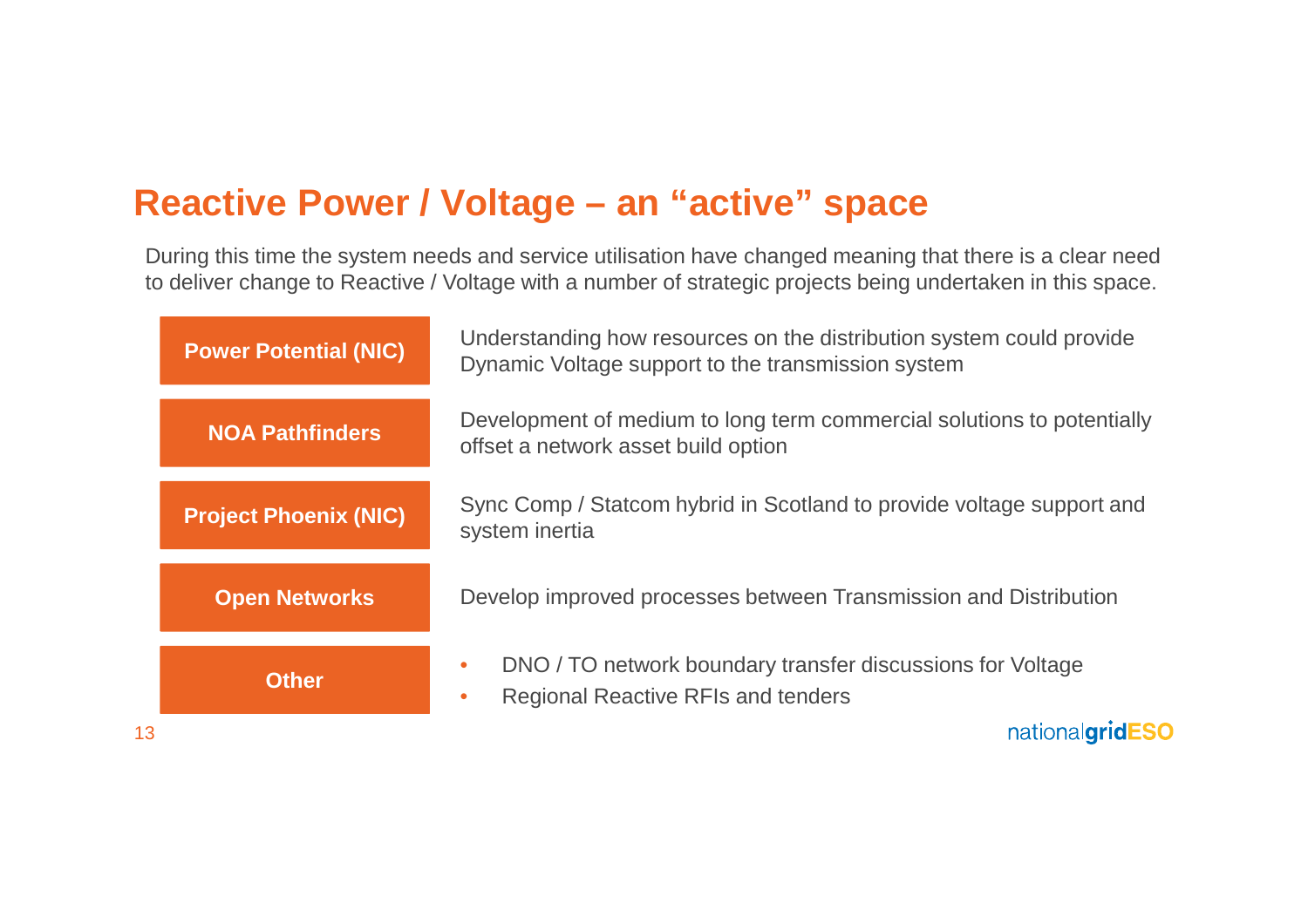# **So what's been happening more recently?**

### **Progress to Date**

- Increased transparency within MBSS by identifying voltage spend (BM activity and trades)
- Expressions of interest for Reactive Power service in South Wales and Mersey published and followed by commercial tender in Jan '19
- Tender for Scotland to access capability when active power <20%
- CUSC modifications issued on Enhanced Reactive Power Service (CMP304 and 305). CMP305 returned by Ofgem in lieu of CMP304
- Issues with Obligatory Reactive Power Service presented to the CUSC Issues Standing Group

#### **Next Steps**

- Additional transparency on voltage spend at a regional level
- Review of timelines and interdependencies of strategic projects within the Reactive Power / Voltage space (Power Potential, Project Phoenix, NOA pathfinders, DSO / TSO etc)
- Subsequent engagement with industry through workshops on the future direction and options for Reactive Power
- Discussions with Distribution Network Owners on efficient Reactive Power boundary transfers

nationalgridESO

14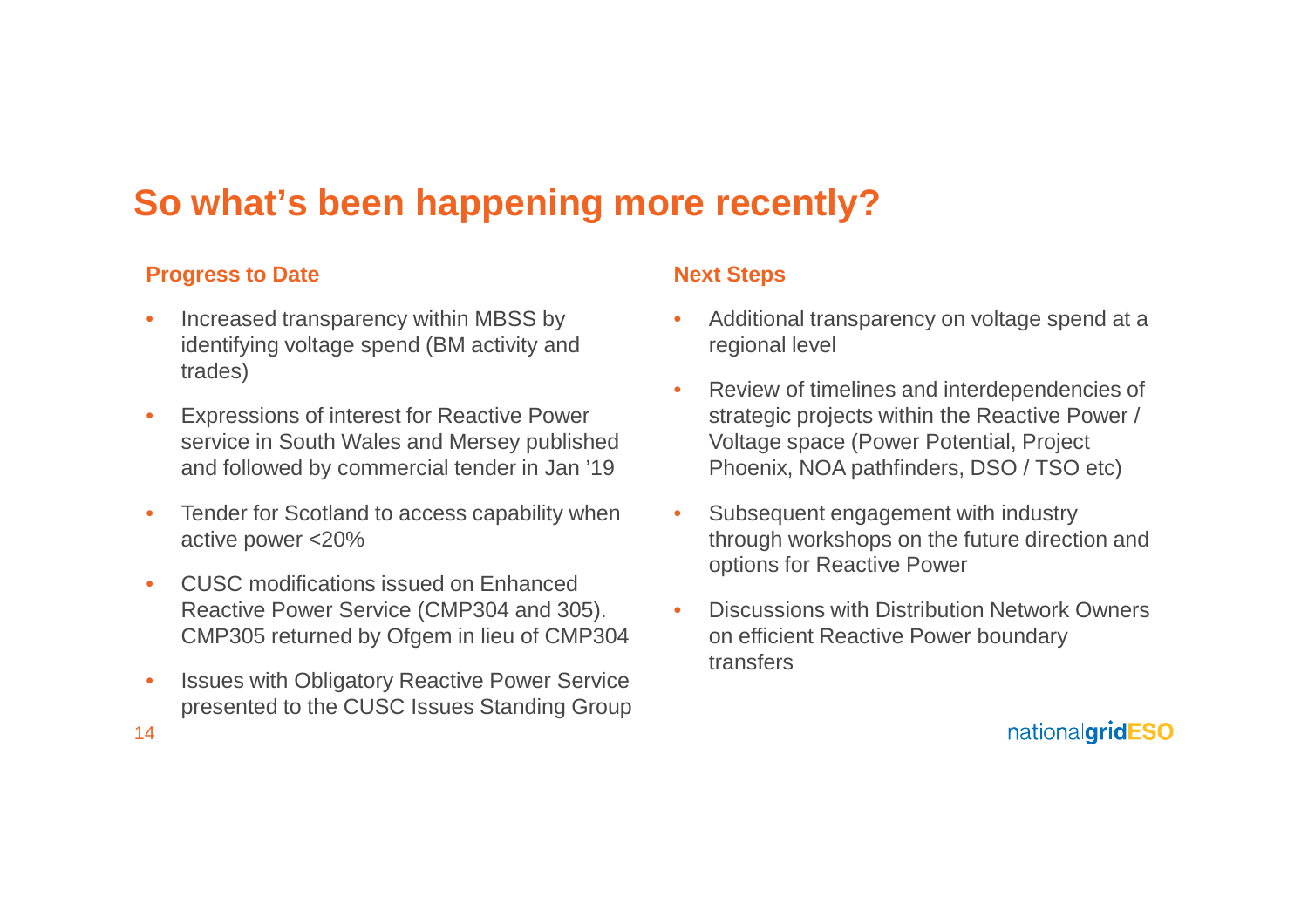## **Future state drivers**

Our vision is for a more flexible electricity system which makes the most economic and effective use of all available resources to meet the needs of the network.

Our principles will be to design a market:

- With **transparent** procurement decisions, with methodology and **needs clear** to the market ahead of time
- That **increases competition** to release value to the end consumer
- Which balances **operational requirements** with the **technical ability** of provider assets while maintaining system security